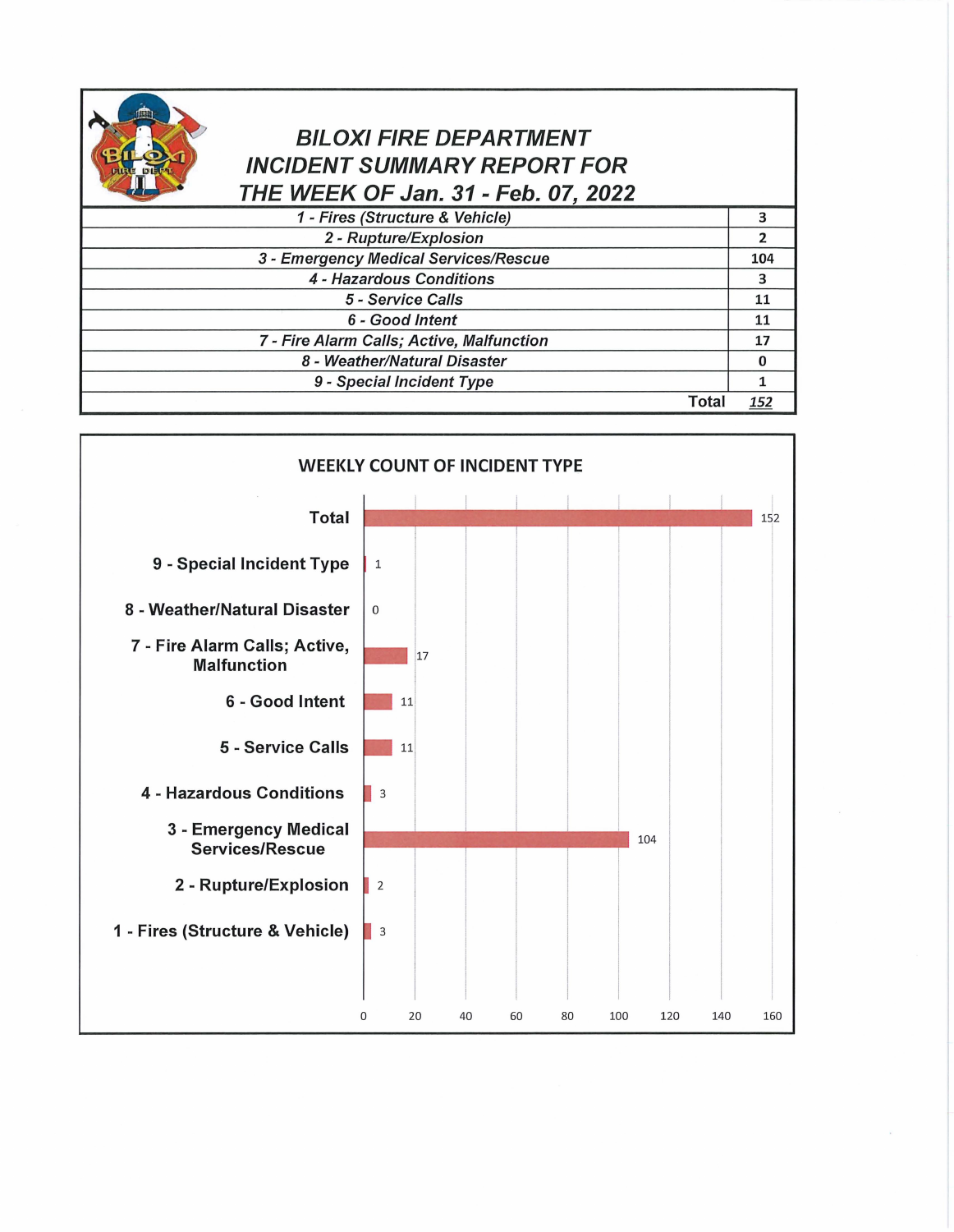**Criminal Intelligence Unit** T. (228) 435-6159 F. (228) 702-3179 ciu@biloxi.ms.us



**Police Chief John B. Miller**

170 Porter Avenue Biloxi, Mississippi 39530 Office: 228.435.6100 Fax: 228.374.1922 www.biloxi.ms.us

**DATE:** February 7, 2022

**RE:** Biloxi Police activity for January 31-6 February, 2022

| <b>TOTAL CALLS FOR SERVICE</b>               | 1,555 |
|----------------------------------------------|-------|
| <b>TOTAL INCIDENT REPORTS (Case Numbers)</b> | 181   |
| TOTAL OFFENSES (Violations/Reports)          | 258   |
| <b>TOTAL ARRESTS</b>                         | 139   |

Calls excluded from call type charts were: Checking Building – 12; Extra Patrol – 397; Suspicious Circumstances – 90; Traffic Stops – 271; and Walk & Talk – 72. Additional details may be viewed at <http://www.crimemapping.com/map/ms/biloxi>.